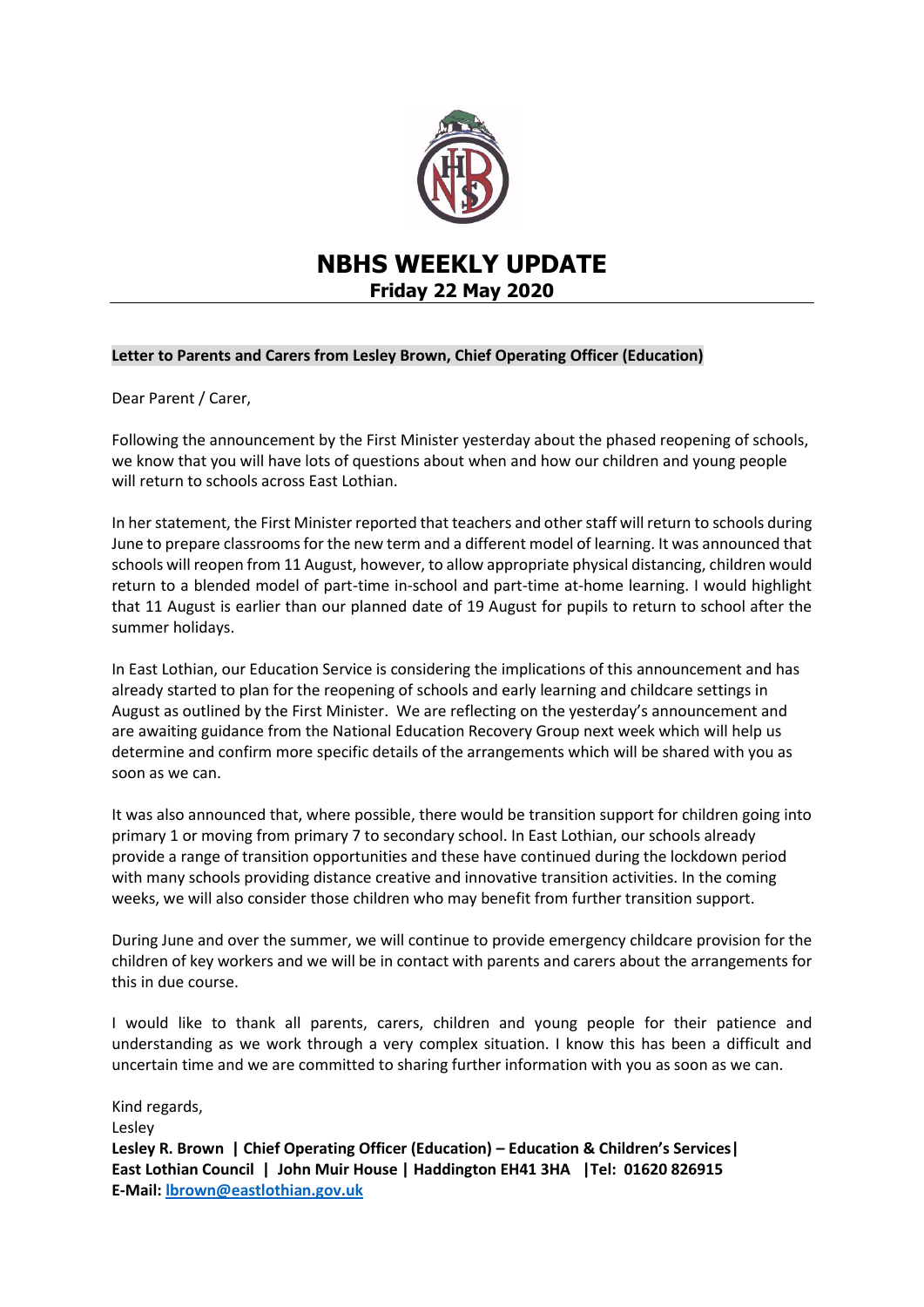#### **New Timetable**

We are pleased to report that the move to the new timetable has gone smoothly. Thank you to parents and carers for quickly letting us know if their child has had difficulty accessing Google Classrooms because of IT issues; hopefully, these have now been resolved. Beyond the IT issues, there are still some pupils who have not enrolled in all of their Google Classrooms. This is a matter of concern to teachers as all pupils should, by now, be engaging with school work in all of their new courses, as set by their new teachers. We are keeping a record of pupils who are not doing so and next week we will contact you to let you know if there is still a concern about your child not being in all their assigned classes. We would appreciate support from parents and carers on this – with school and home working together, we can best support our young people with their learning. A tiny number of our pupils are still resolving issues with course choices. Please note that we will not be looking at any other coursing changes for pupils until we return after the summer. This is the position across all six secondary schools in East Lothian.

#### **Jotters**

We have had a couple of queries from parents this week about the provision of new jotters, as their children have finished the ones they have been using in some subjects. We are looking into how we might be able to provide these, bearing in mind that access to the school building is extremely limited at present. In the meantime, pupils should not worry if they have run out of space in their jotter: teachers are content for pupils to complete work on loose leaf paper, ensuring that notes for each subject are kept separate.

#### **HMI Report on NBHS**

This week, I received the draft Summary of Inspection Findings and the parental letter from HMI, following our full inspection in February. I have since met with Nick Trussler, our Quality Improvement Officer, to discuss the report. Mr Trussler has now passed on our feedback to HMI. I hope it will not be too much longer, then, until we see the publication of the two documents. The Senior Leadership Team are very much looking forward to sharing the report with our whole school community. The letter is sent to all parents and carers and the Summary of Inspection Findings is published on the school website. Both documents, as well as the responses to the HMI preinspection questionnaires, are also published on the Education Scotland website. Mrs Rodger

# **Resources for Home Learning**

Education Scotland is providing a weekly resource, Scotland Learns, for parents and carers. Below is more detail and a link:

*Here you will find a range of ideas and suggestions of activities to help parents, carers and practitioners support learning at home. The activities are aimed at a variety of ages and we will be adding new activities each week. The year groups next to the activities are a general guide only. Our weekly newsletters for parents and carers and for practitioners also have additional ideas, hints and tips, and links to other useful resources.*

<https://education.gov.scot/improvement/scotland-learns/>

# **TeenCovidLife – Edinburgh University Study for Young People**

You may like to draw the following survey to your child's attention. It is designed to give young people the opportunity to share their thoughts on the current situation.

*The [British Science Association](https://www.britishscienceassociation.org/news/new-survey-results-almost-9-in-10-young-people-feel-scientists-and-politicians-are-leaving-them-out-of-the-covid-19-conversation) released survey results recently. It revealed that almost 9 out of 10 young people don't think scientists are talking to them about COVID-19. We want to change this. We're really interested in hearing from you! Our TeenCovidLife survey is designed with 12-17 year olds in mind. We'll ask about how lockdown is affecting your school and home life. We also want to know how you feel about lockdown and how it's impacted you. If you're interested, click the link below to join TeenCovidLife now:* 

<https://www.ed.ac.uk/generation-scotland/covidlife-volunteers/teencovidlife>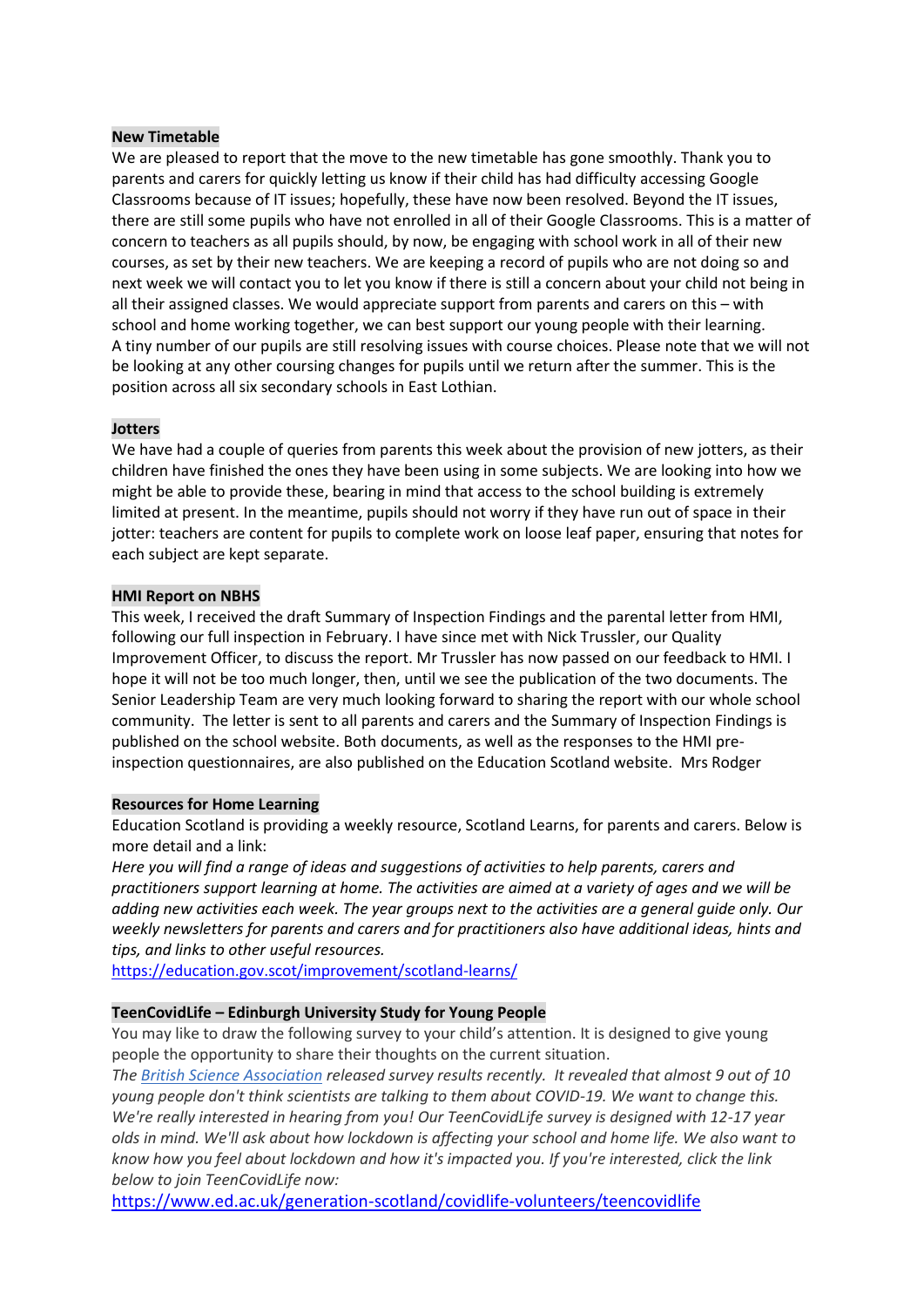#### **East Lothian Instrumental Music Service**

A new team manager for this service has recently taken up post, following the retiral of Peter Antonelli. You will find a letter to parents and carers from Mr Jonathan Gawn at the end of this update.

# **Careers Information**

The SDS Careers Advisers continue to proactively contact pupils to offer ongoing support via phone, Skype or online. Updates and vacancy information are posted at edubuzz.org/careers and Twitter mickburns2. Any school leaver from S4 to S6 who needs help can call the local centre on 0131 665 3120, or contact the NBHS Careers Advisers directly at:

Mobile: 07887 831454 Mobile: 07887 831389

**Mick Burns** Careers Adviser **Jennifer Jones** Careers Adviser Email: [mick.burns@sds.co.uk](https://mail.elcschool.org.uk/owa/redir.aspx?C=oaOPblvAkwiAUmQo30Tdox0TR6g4CrVjkKPD6ZM3HuFr0bxg4-zXCA..&URL=https%3a%2f%2fmail.elcschool.org.uk%2fowa%2fredir.aspx%3fC%3dfbGa3DGVrsUoQB2CnJP23eXwMGzxu7J1CtarT6dTOwkq_NlpJujXCA..%26URL%3dmailto%253amick.burns%2540sds.co.uk) Email: [jennifer.jones@sds.co.uk](https://mail.elcschool.org.uk/owa/redir.aspx?C=Aonz4wfpeZdMe2eVJcCtPZB4wltTVY-_TQOKHnUMqxpr0bxg4-zXCA..&URL=https%3a%2f%2fmail.elcschool.org.uk%2fowa%2fredir.aspx%3fC%3dw5vDwBuTqLYRePI06kgl3gF2RMQQfGk-psGJ7uniRDcq_NlpJujXCA..%26URL%3dmailto%253ajennifer.jones%2540sds.co.uk)

Scottish Power Graduate vacancies [here](https://www.edubuzz.org/careers/2020/04/28/scottish-power-graduate-apprenticeships/) Edinburgh University Science Online update [here](https://www.edubuzz.org/careers/2020/04/28/science-insights-2020-moves-online/) S5 to note Find free online courses. Here is the [link](https://www.edubuzz.org/careers/2020/04/28/find-free-online-courses/) EY Programmes for S5/6 students [here](https://www.edubuzz.org/careers/2020/05/21/ey-update-for-s5-and-s6-students/) Summer online work experience in architecture [here](https://www.edubuzz.org/careers/2020/05/05/virtual-work-experience-architecture/) Edinburgh College updates [here](https://www.edubuzz.org/careers/2020/05/05/edinburgh-college-update-7/) Graduate Apprenticeship Software Engineering [here](https://www.edubuzz.org/careers/2020/05/12/software-engineering-graduate-apprenticeship-bsc/) You can view the S2 Careers Tal[k here](https://www.edubuzz.org/careers/2020/03/30/s2-careers-talk-30-march-2020/)

#### **Communication**

Just a reminder that if you wish to contact school you can email us at the address below, or contact your child's guidance teacher directly.

[communications@northberwickhigh.elcschool.org.uk](mailto:communications@northberwickhigh.elcschool.org.uk)